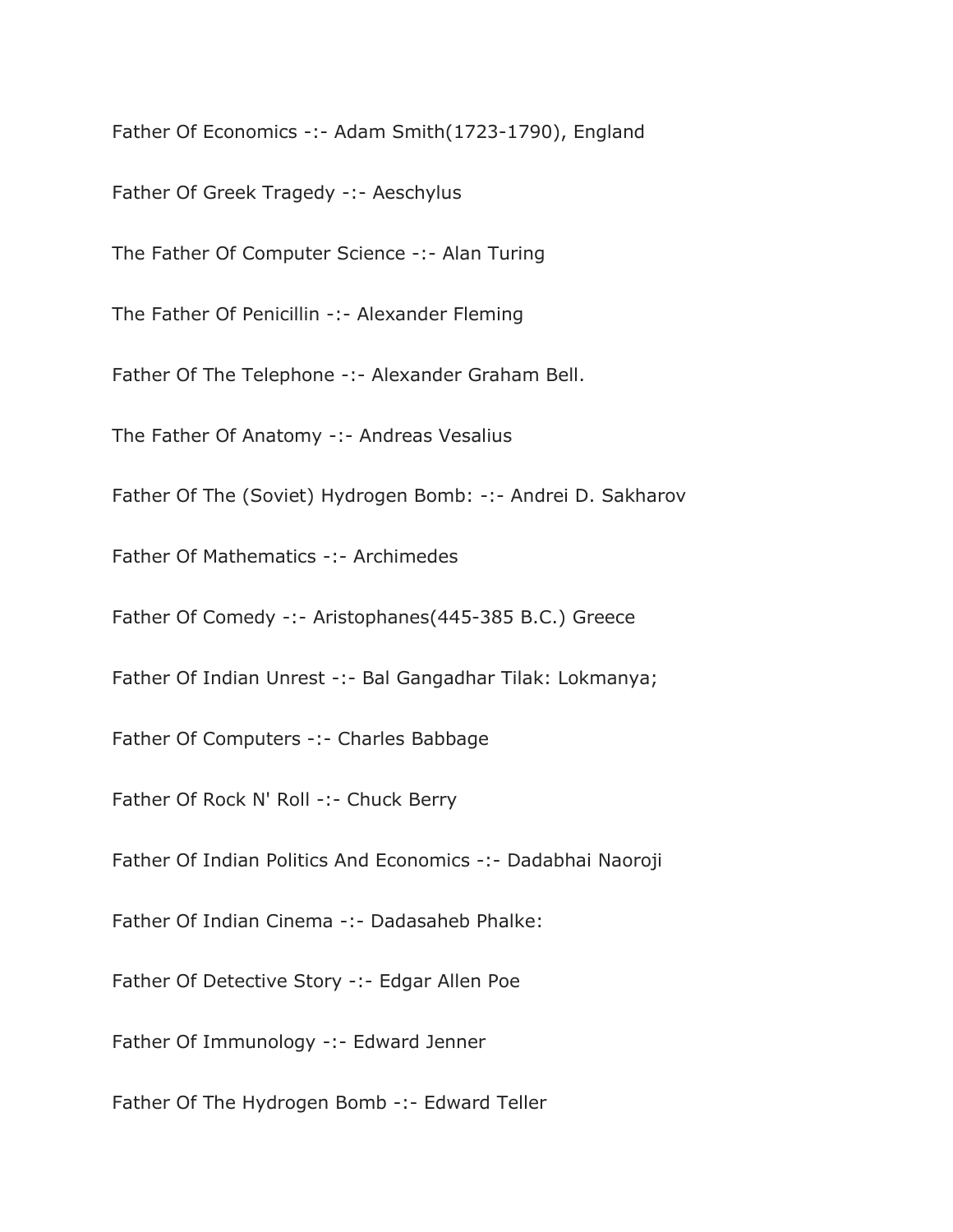Father Of Nuclear Physics -:- Ernest Rutherford

Father Of Geometry -:- Euclid (300 B.C.) Greece

Father Of English Poetry -:- Geoffrey Chaucer(1340-1400) England

Father Of Railways -:- George Stephenson

Father Of The United States Of America -:- George Washington

Father Of The Novel -:- Giovanni Baccaccio

Father Of Genetics -:- Gregor Mendel

Father Of Modern Drama -:- Henrik J. Ibsen

Father Of History -:- Herodotus (484-424 B.C.) Greece

Father Of Medicine -:- Hippocrates (460-370 B.C.) Greece

Father Of Indian Nuclear Science -:- Homi J. Bhabha:

Father Of Modern Astronomy, Of Modern Science And Of Modern Mathematics - :- Isaac Newton

Father Of The Atomic Bomb -:- J. Robert Oppenheimer

Father Of Civil Aviation In India -:- J.R.D. Tata:

Father Of Indian Industry -:- Jamshedji Tata:

Father Of Sunday Newspapers -:- John Bel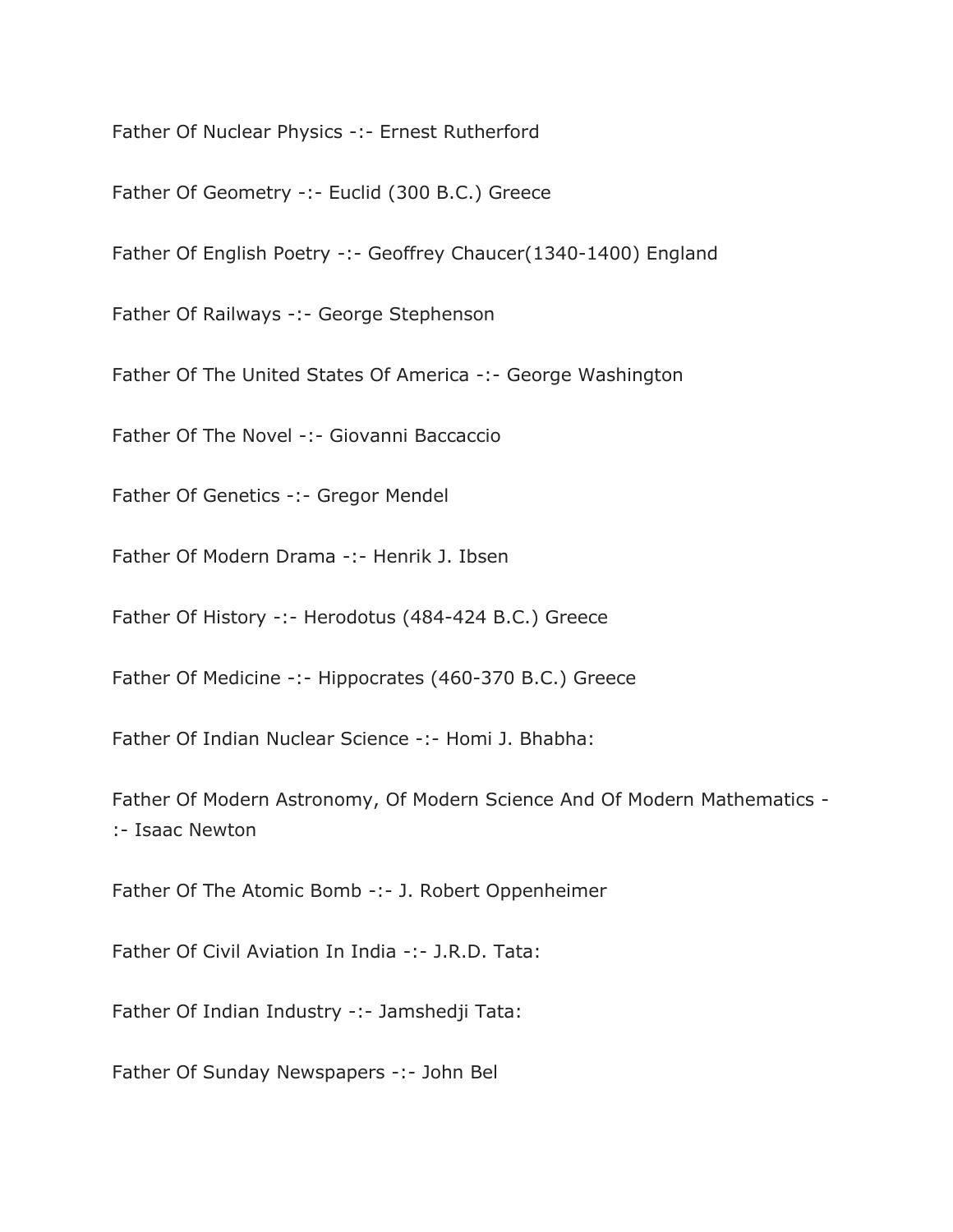Father Of States' Rights; Onslow -:- John C. Calhoun

Father Of Basketball -:- John Naismith

Father Of Soda Pop; Father Of Modern Chemistry -:- Joseph Priestley:

Father Of The Nation Of Afghanistan -:- King Mohammed Zahir Shah

Father Of Bacteriology, Of Stereochemistry And Of Microbiology -:- Louis Pasteur

Father Of The Nation Of India And Of Non-Violence -:- Mahatma Gandhi

Father Of Modern Painting In India -:- Nandlal Base:

Father Of Numbers -:- Pythagoras

Father Of Indian Renaissance -:- Raja Rammohan Roy:

Father Of Chemistry -:- Robert Boyle (1627-1691) Ireland

Father Of The Zip Code -:- Robert Moon

Father Of Indian Cardiology -:- Rustom Jal Vakil

Father Of Library Science In India -:- S. R. Ranganathan

Father Of American Revolution -:- Sam Adams

Father Of Texas -:- Sam Houston

Father Of Aviation -:- Sir George Cayley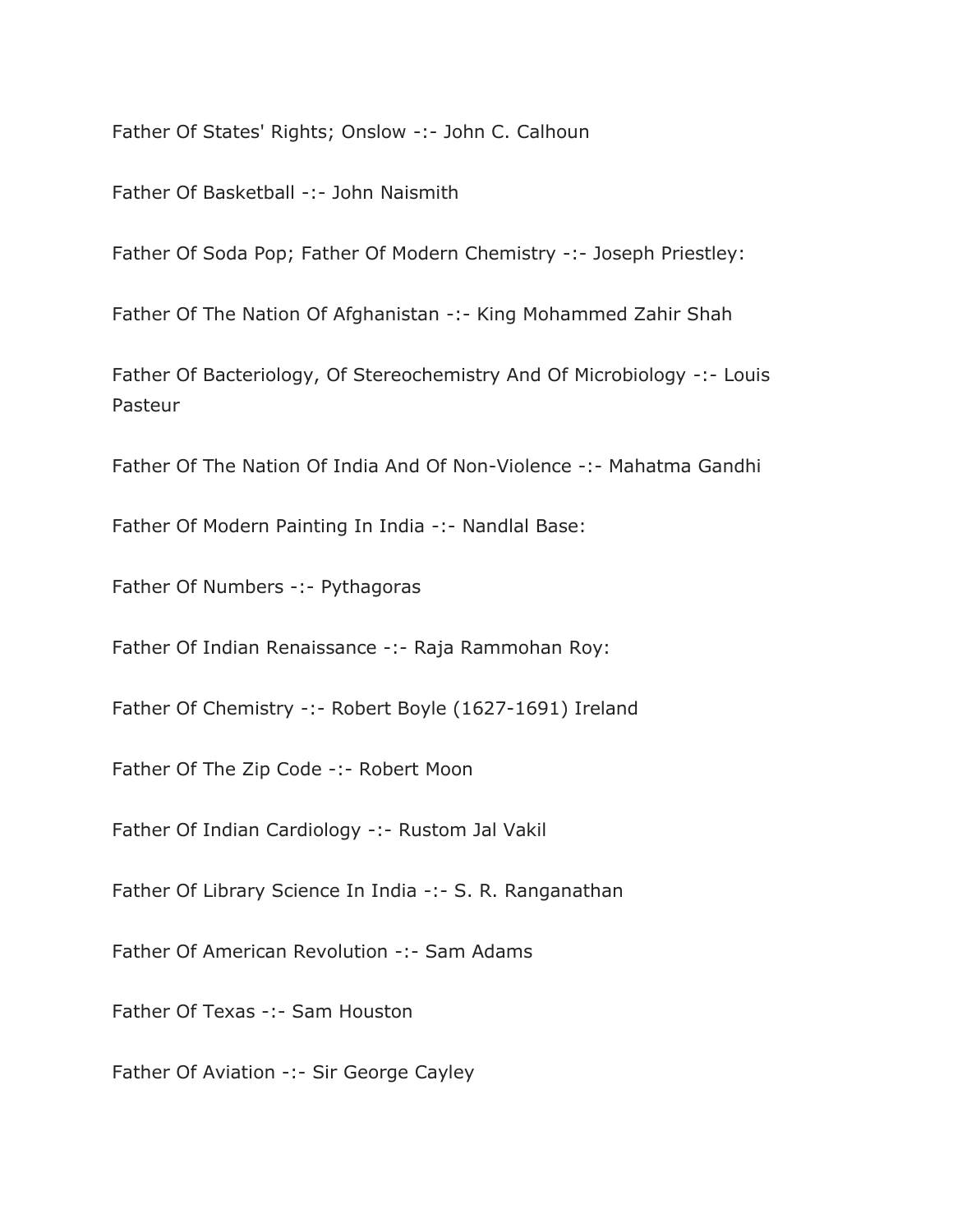Father Of The Revolution And The Nation Of The Republic Of China -:- Sun Yat-Sen

Father Of Modern Plastic Surgery -:- Susruta:

Father Of Modern Tourism -:- Thomas Cook:

Father Of English Printing -:- William Caxton

Fathers Of Aviation -:- Wright Brothers

Father Of E-Mail -:- Ray Tomlinson

Father of Algebra: Diophantus Father of Architecture: Imhotep Father of Ayurveda: Charaka Father of Biology: Aristotle Father of Blood groups: Landsteiner Father of Botany: Theophrastus Father of C language: Dennis Ritchie Father of Economics: Adam Smith Father of Electricity: Benjamin Franklin Father of Electronics: Ray Tomlinson Father of Genetics: Gregor Johann Mendel Father of Geometry: Euclid Father of History: Herodotus Father of Homeopathy: Samuel Hahnemann Father of Internet: Vinton Cerf Father of Law: Cicero Father of Mathematics: Archimedes Father of Medicine: Hippocrates Father of Microbiology: Louis Pasteur Father of Modern Chemistry: Antoine Lavoisier